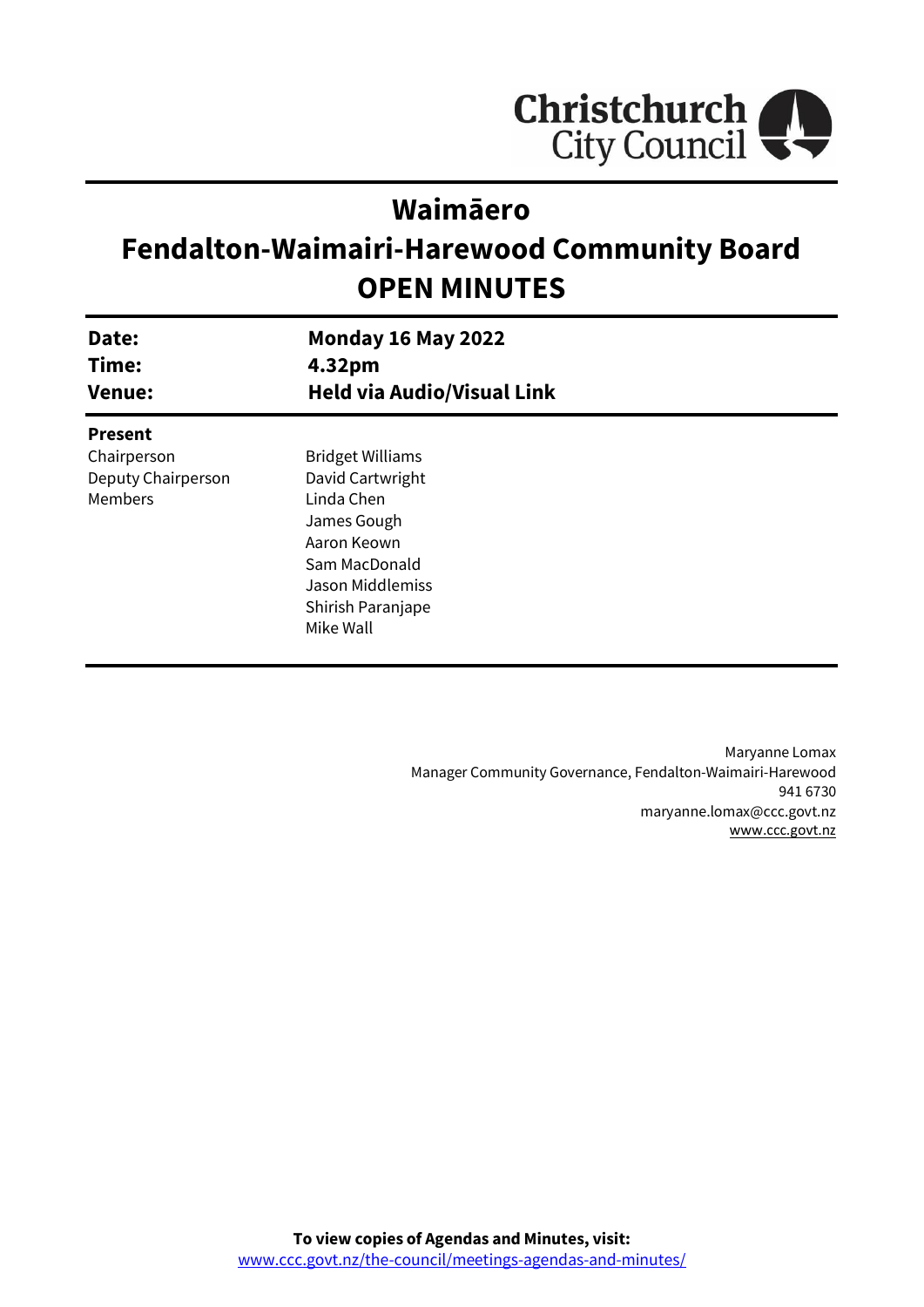

### **Part A Matters Requiring a Council Decision**

**Part B Reports for Information**

### **Part C Decisions Under Delegation**

**Post meeting Note:** This meeting was held via audio/visual link on the Zoom platform due to New Zealand being at the orange setting of the Covid-19 Protection Framework (the Traffic Alert system) on the date the meeting was scheduled. These minutes provide a written summary of the meeting proceedings.

The Chairperson opened the meeting and notified members that the meeting was being publicly livestreamed on YouTube and that the recording would be kept online for future viewing.

The agenda was dealt with in the following order.

# **1. Apologies / Ngā Whakapāha**

There were no apologies.

## **2. Declarations of Interest / Ngā Whakapuaki Aronga**

#### **Part B**

Shirish Paranjape declared an interest in Item 9 as a member of the Riccarton Bush Trust.

# **3. Confirmation of Previous Minutes / Te Whakaāe o te hui o mua**

#### **Part C**

The Chairperson asked members to confirm that the minutes were a true and accurate record of the meeting held on 11 April 2022. No matters concerning the accuracy of the minutes were raised. Bridget Williams moved that the minutes be confirmed. The motion was seconded by James Gough and when put to the vote was carried unanimously.

#### **Community Board Resolved FWHB/2022/00022**

That the minutes of the Waimāero Fendalton-Waimairi-Harewood Community Board meeting held on Monday, 11 April 2022 be confirmed.

Bridget Williams/James Gough **Carried**

# **4. Public Forum / Te Huinga Whānui**

#### **Part B**

#### **4.1 University of Canterbury Athletics Club**

Michael Henstock spoke on behalf of the University of Canterbury Athletics Club regarding the Club's proposal to develop permanent athletics facilities at Fendalton Park. The Club operated with temporary facilities over the 2021/22 summer season which was very successful and received positive feedback. The running track also ended up being well used by the general public.

The Club have reached agreement with the neighbouring bowling club to use a storage container and toilet/bathroom facilities, and are grateful for their support.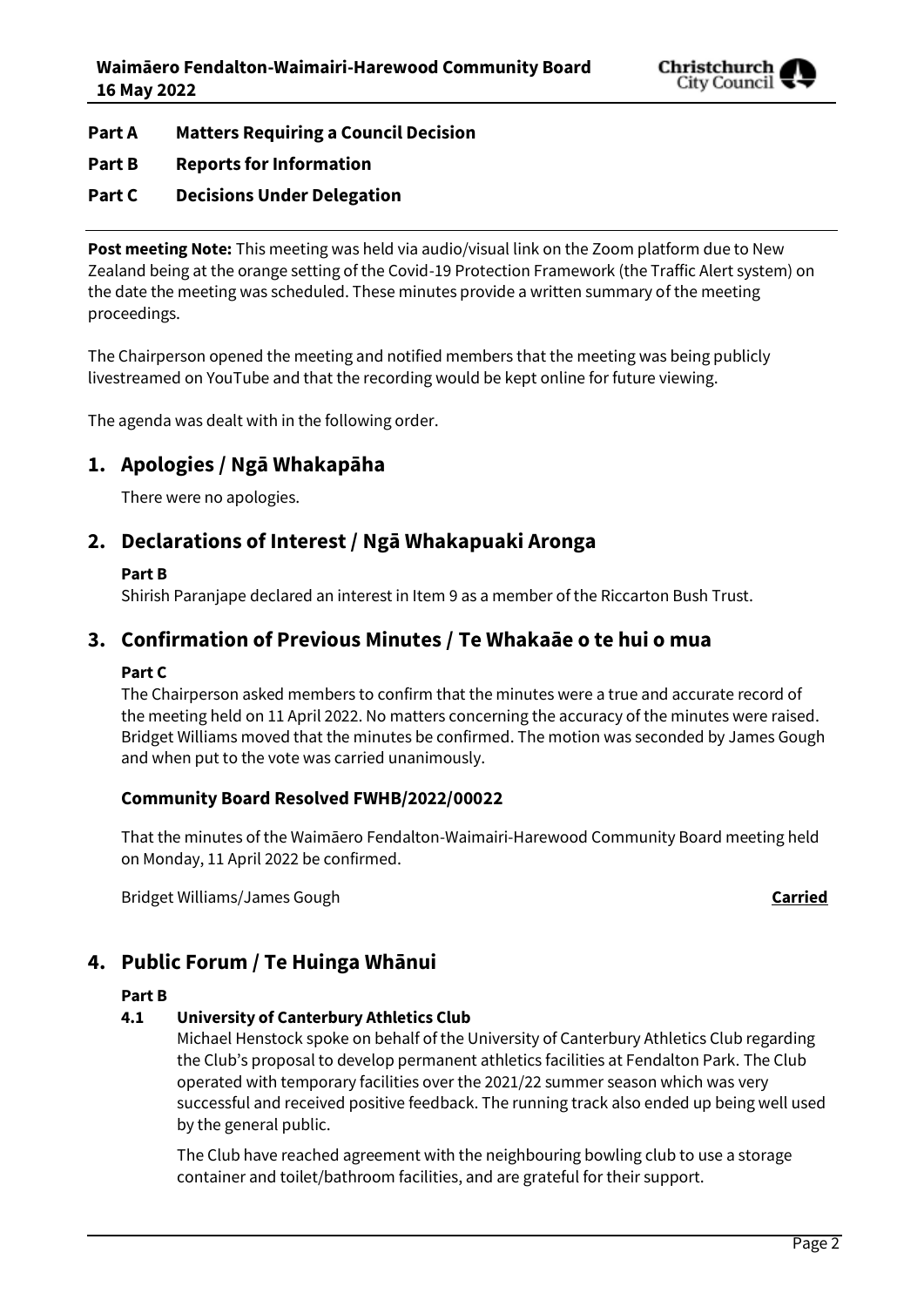

The Club want to negotiate a lease to enable construction of permanent facilities, including rubber surfaces for the long jump and high jump run-ups, and throwing circles. The Club are hoping to have this underway by January 2023.

Mr Henstock also indicated the Club are likely to approach the Board for funding support once further progress is made.

# **5. Deputations by Appointment / Ngā Huinga Whakaritenga**

#### **Part B**

There were no deputations by appointment.

# **6. Presentation of Petitions / Ngā Pākikitanga**

#### **Part B**

There was no presentation of petitions.

# **7. Fendalton-Waimairi-Harewood Community Board Submissions Committee Minutes - 4 April 2022**

The Chairperson asked members to confirm that the minutes were a true and accurate record of the meeting held on 4 April 2022. No matters concerning the accuracy of the minutes were raised. Bridget Williams moved that the minutes be confirmed. The motion was seconded by Mike Wall and when put to the vote was carried unanimously.

#### **Community Board Resolved FWHB/2022/00023**

#### **Officer recommendations accepted without change.**

That the Waimāero Fendalton-Waimairi-Harewood Community Board receives and confirms the Minutes from the Fendalton-Waimairi-Harewood Community Board Submissions Committee meeting held 4 April 2022.

Bridget Williams/Mike Wall **Carried**

# **8. Fendalton-Waimairi-Harewood Community Board Submissions Committee Minutes - 9 May 2022**

The Chairperson asked members to confirm that the minutes were a true and accurate record of the meeting held on 9 May 2022. No matters concerning the accuracy of the minutes were raised. Bridget Williams moved that the minutes be confirmed. The motion was seconded by Shirish Paranjape and when put to the vote was carried unanimously.

#### **Community Board Resolved FWHB/2022/00024**

#### **Officer recommendations accepted without change.**

That the Waimāero Fendalton-Waimairi-Harewood Community Board receives and confirms the Minutes from the Fendalton-Waimairi-Harewood Community Board Submissions Committee meeting held 9 May 2022.

Bridget Williams/Shirish Paranjape **Carried**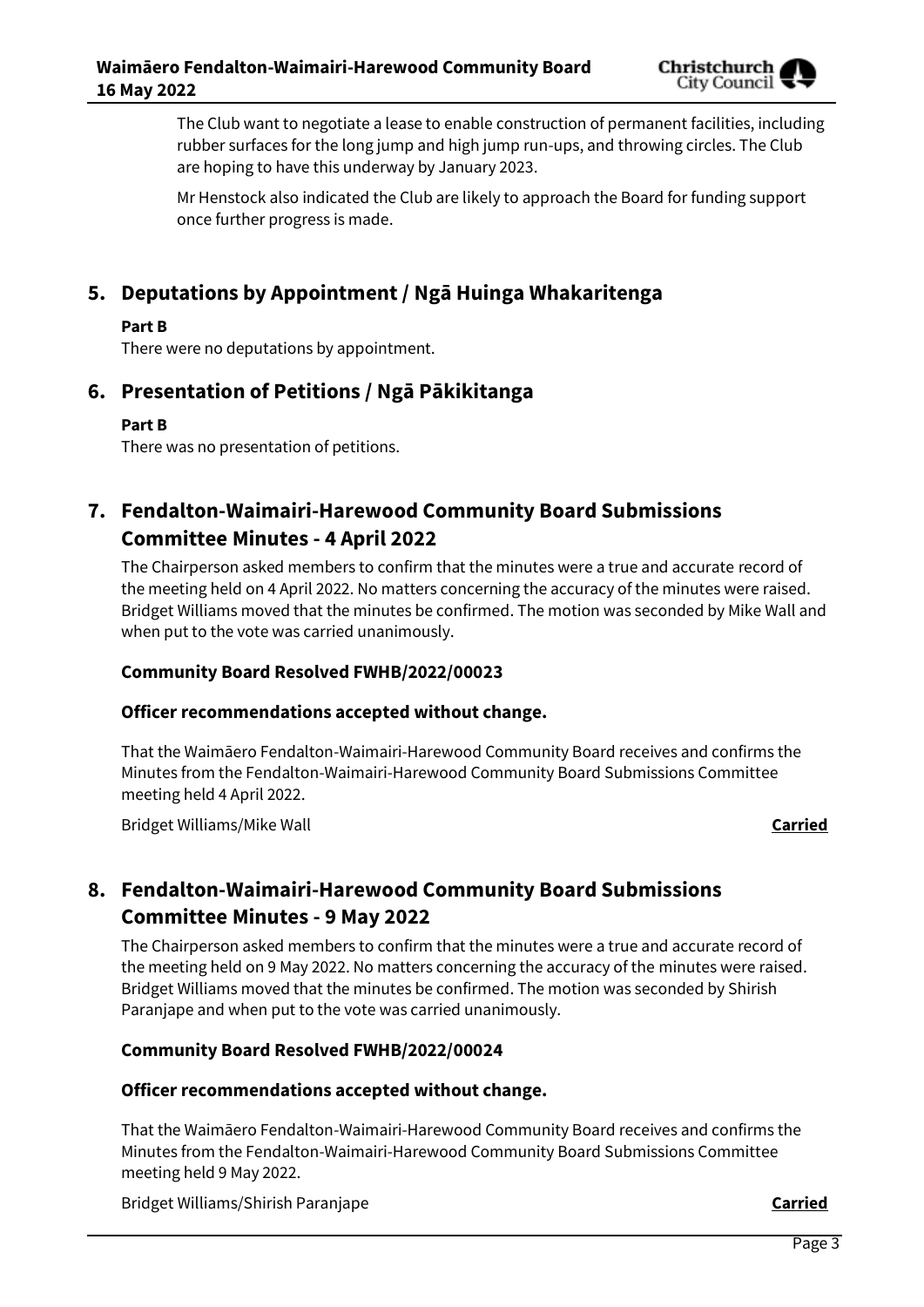

# **9. Fendalton-Waimairi-Harewood Community Board, 2021-22 Discretionary Response Fund Applications, Anglican Diocese of Christchurch Merivale St Albans, Riccarton Bush Trust**

The Community Development Advisor introduced this item and called for any questions from the Board. There being no questions or debate on this item, Sam MacDonald moved that the staff recommendations be adopted. The motion was seconded by Mike Wall and on being put to the vote was declared carried unanimously.

#### **Community Board Resolved FWHB/2022/00025**

#### **Officer recommendations accepted without change.**

#### **Part C**

That the Waimāero Fendalton-Waimairi-Harewood Community Board:

- Approves a grant of \$3,600 from its 2021-22 Discretionary Response Fund to Riccarton 1. Bush Trust towards their Pump and Bore Liner replacement.
- Approves a grant of \$6,400 from its 2021-22 Discretionary Response Fund to Anglican 2. Diocese of Christchurch – Parish of Merivale St Albans towards their Gentle Stepping Stone outreach project.

Sam MacDonald/Mike Wall **Carried**

# **10. Application to the 2021-22 Fendalton-Waimairi-Harewood Youth Development Fund - Nicholas Book**

The Community Governance Manager introduced this item and explained that this matter has been brought to the Board because it exceeds the amount that staff are able to approve within their delegations. There being no questions or debate on this item, David Cartwright moved that the staff recommendation be adopted. The motion was seconded by Shirish Paranjape and on being put to the meeting was declared carried unanimously.

#### **Community Board Resolved FWHB/2022/00026**

#### **Officer recommendations accepted without change.**

#### **Part C**

That the Waimāero Fendalton-Waimairi-Harewood Community Board resolve to:

Approve a grant of \$500 from its 2021-22 Youth Development Fund to Nicholas Book  $1.$ towards competing at the 2022 U16 FIBA Asia Cup in Qatar in June 2022 and the U17 FIBA World Cup in Spain in July 2022.

David Cartwright/Shirish Paranjape **Carried**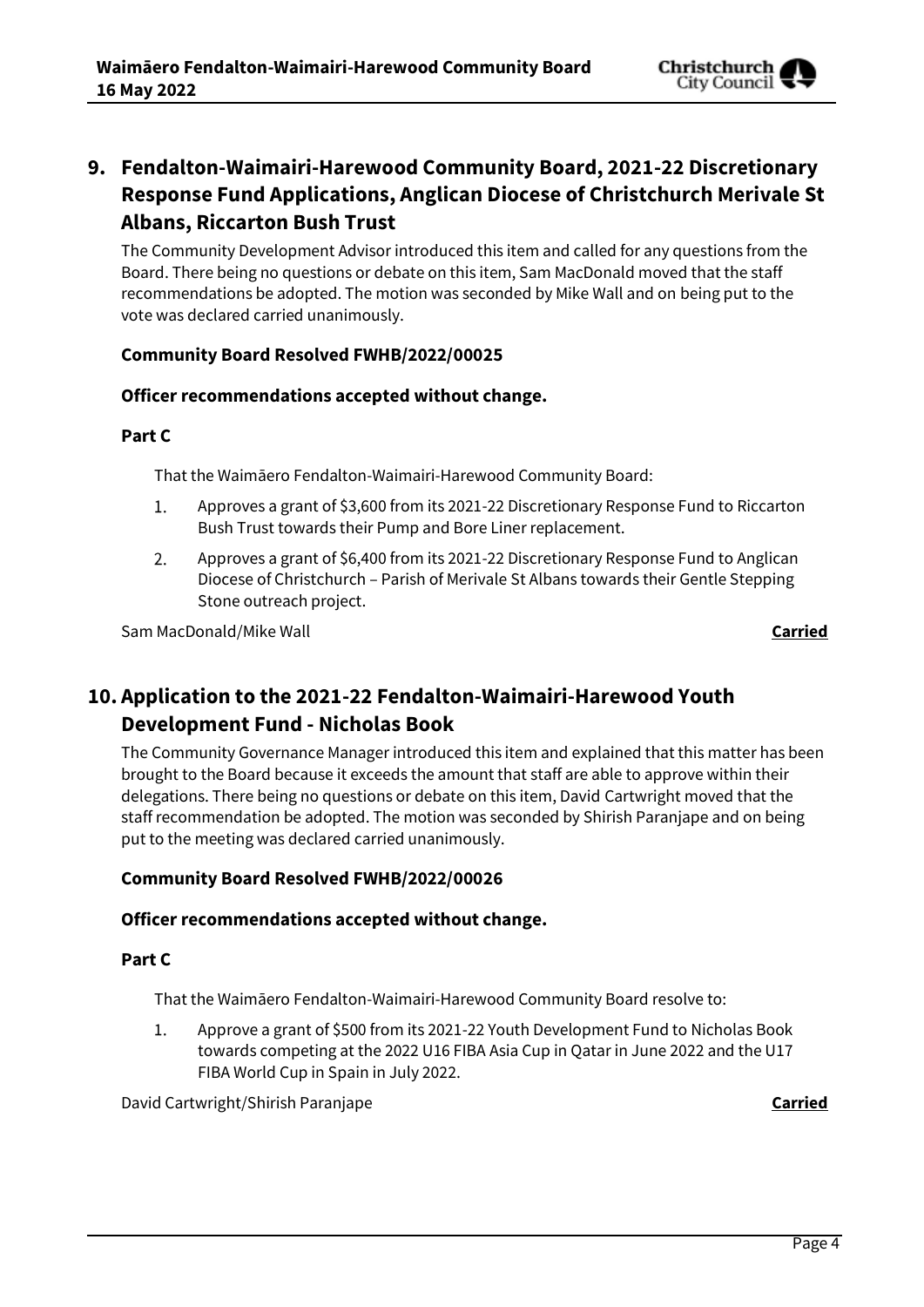

# **11. Waimāero Fendalton-Waimairi-Harewood Community Board Area Report - May 2022**

The Community Governance Manager introduced this item and highlighted the following points:

- The Governance Team will present a report to the Board in June to confirm the recipients of the Community Service Awards. The plan is for the awards to be presented at a function in July or August.
- The Bishopdale Safety Initiative is underway and a booklet will be delivered with the Bishopdale Bulletin shortly.
- The Community Development Advisors are providing capacity building training for local community groups which have been very successful. The Governance Team has a database which is intended to capture every community group in the Board area. Every group on the database gets invited to courses and networking events that we host. Board members are welcome to send the details of groups they know about to the Governance Team to make sure they are on the database.

Mike Wall moved that the staff recommendation be adopted. The motion was seconded by David Cartwright and on being put to the meeting was carried unanimously.

#### **Community Board Resolved FWHB/2022/00027**

#### **Officer recommendations accepted without change.**

#### **Part B**

That the Waimāero Fendalton-Waimairi-Harewood Community Board:

 $1<sub>1</sub>$ Receive the Waimāero Fendalton-Waimairi-Harewood Community Board Area Report for May 2022.

Mike Wall/David Cartwright **Carried**

# **12. Elected Members' Information Exchange**

#### **Part B**

Members exchanged information on the following matters of interest:

- Mike Wall informed the Board that he attended the opening for the Christine Heremaia Field Centre, which is the Styx Living Laboratory Trust's new facility, on 7 May. It was a great event and well attended.
- Board Members are receiving numerous reports of car break-ins, including at the Groynes. The Board discussed security cameras and signage as potential ways to address this.
- Aaron Keown informed the Board of a tree on Cullahill Street which has caused significant damage to the underground infrastructure. The local residents have asked for it to be removed.
- The Riccarton Bush Trust held an event to launch fundraising for the proposed Boardwalk Project. The Christchurch Foundation is going to lead the fundraising efforts.
- Shirish Paranjape is giving a presentation to the Canterbury Justices of the Peace Association about the role of the Community Board.
- The Board discussed the Autumn street sweeping schedule.